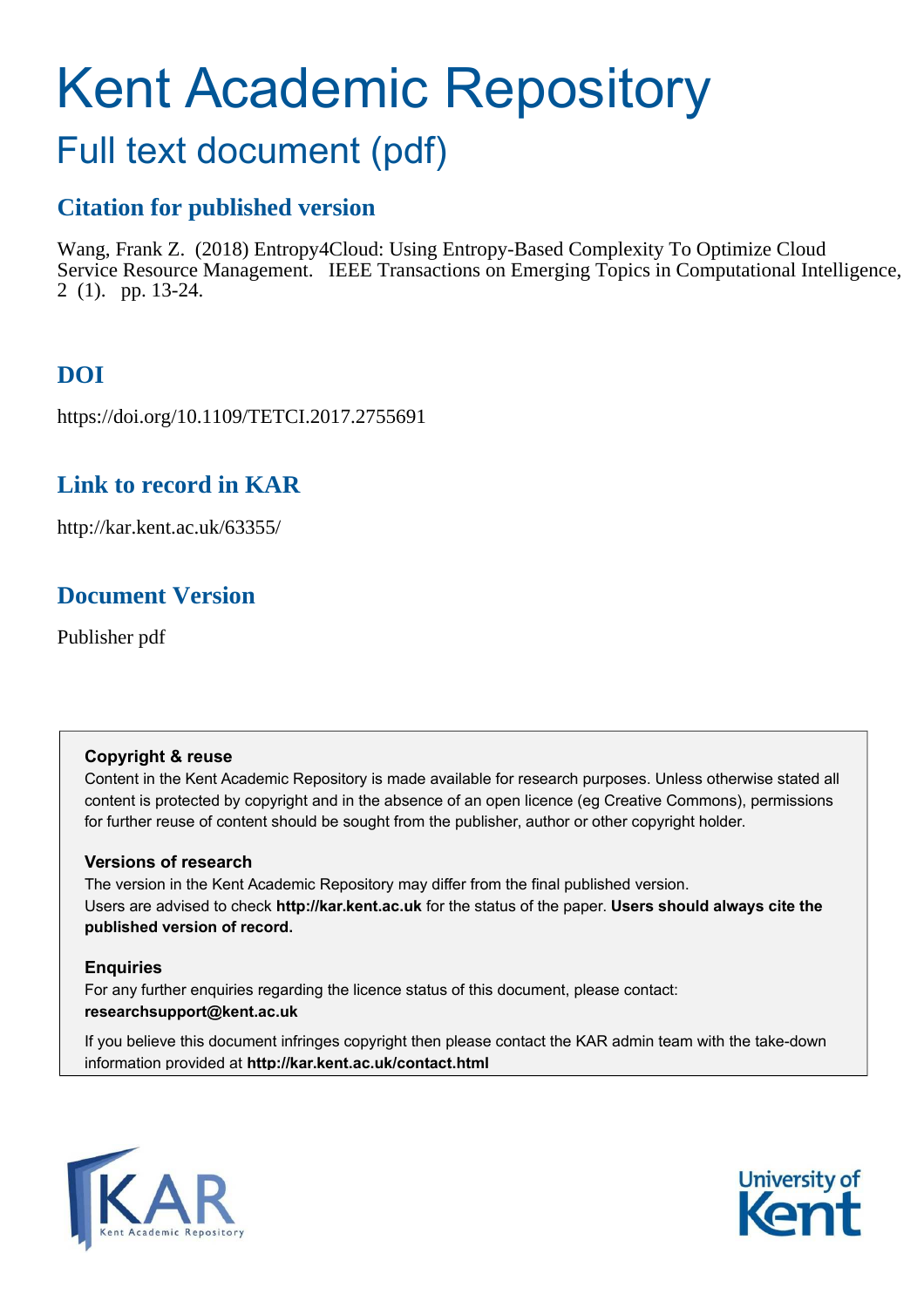# Entropy4Cloud: Using Entropy-Based Complexity to Optimize Cloud Service Resource Management

Huankai Chen<sup>®</sup>[,](https://orcid.org/0000-0001-5353-3319) *Student Member, IEEE*, Frank Z. Wang, *Senior Member, IEEE*, and Na Helian<sup>®</sup>

*Abstract***—In cloud service resource management system, complexity limits the system's ability to better satisfy the application's quality of service requirements, e.g., cost budget, average response time, and reliability. Numerousness, diversity, variety, uncertainty, etc., are some of the complexity factors that lead to the variation between expected plan and actual running performance of cloud applications. In this paper, after defining the complexity clearly, we identify the origin of complexity in cloud service resource management system through the study of "Local Activity Principle." In order to manage complexity, an entropy-based methodology is presented to use, which covers identifying, measuring, analyzing, and controlling (avoid and reduce) of complexity. Finally, we implement such idea in a popular cloud engine, Apache Spark, for running analysis as a service. Experiments demonstrate that the new entropy-based resource management approach can significantly improve the performance of spark applications. Compare with the fair scheduler in Apache Spark, our proposed entropy scheduler is able to reduce overall cost by 23%, improve the average service response time by 15–20%, and minimized the standard deviation of service response time by 30–45%.**

*Index Terms***—Entropy theory, complexity, cloud services, resource management.**

#### I. INTRODUCTION

**R** ESOURCE Management is an NP-complete problem, the complexity of which increase substantially when applications are deployed in the cloud. The complexity of cloud set complexity of which increase substantially when applications are deployed in the cloud. The complexity of cloud service resource management may originate from many factors: the scale of resource size; the heterogeneity of resource types and their interdependencies; as well as the variability, dynamicity and unpredictability of resource run-time performance.

Complexity has many negative effects on satisfying the Quality of Service (QoS) requirements of Cloud applications such as cost, performance, availability and reliability. If an application can not guarantee its QoS, it will be hard to populate its service. However, the vast majority of research efforts in Cloud service resource management implicitly assume the Cloud to be simplify and the Cloud resource's performance is determined and predictable. The improper assumption may significantly affect

Manuscript received February 28, 2017; revised May 17, 2017 and June 16, 2017; accepted June 27, 2017. Date of current version January 19, 2018. *(Corresponding author: Huankai Chen.)*

H. Chen is with the Data Science Group, School of Computing, University of Kent, Canterbury CT2 7NF, U.K., on leave from Tsinghua University, Beijing 100084, China (e-mail: HC269@kent.ac.uk).

F. Z. Wang is with the University of Kent, Canterbury CT2 7NF, U.K. (e-mail: F.Z.Wang@kent.ac.uk).

N. Helian is with University of Hertfordshire, Hatfield AL10 9EU, U.K. (e-mail: n.helian@herts.ac.uk).

Digital Object Identifier 10.1109/TETCI.2017.2755691

the QoS of the Cloud application and cause resource management strategy to be less robust.

In spite of extensive research of complexity issues in different fields ranging from computational biology to decision making in economies, a study of complexity for Cloud service resource management system is limited. In this paper, we address these complexity problems in Cloud Service Resource Management System by introducing *Entropy Theory*. The main contributions of this paper are as follows:

- 1) Complexity in the *Cloud Service Resource Management System* is clearly defined, which origin is identified through the study of "Local Activity Principle".
- 2) *Entropy Theory* based methodology for resource management in cloud service is proposed to use which cover identifying, measuring, analysing and controlling (reduce and avoid) of complexity.
- 3) After figure out the root cause of complexity by using "Local Activity Principle", Resource Entropy Based Local Activity Ranking is proposed to solves the resource management problem by controlling the *Local Resource Complexity*. Finally, we implement such idea named "Entropy Scheduler" in a popular real-world cloud analysis engine, Apache Spark. Experiments demonstrate that the new "Entropy Scheduler" outperform the default "Fair Scheduler" for better quality of service satisfaction.

In this paper, we discuss the complexity measurement base on Entropy Theory, which can be simply applied in the cloud service resource management system. Section II define the related concept of Complexity in the cloud. Then, Section III introduce the basic Entropy Theory and describes how Entropy is used to control the complexity in cloud resource management system. Finally, Section IV evaluates the real world cloud applications based on the proposed Entropy based methodology and discuss the experimental results. Section V describes related work, and Section VI presents our conclusions and future work.

#### II. COMPLEXITY IN THE CLOUD

For now, the concept of complexity with respect to the cloud has not been precisely delineated yet. Despite the fact that the concept of complexity is somewhat ambiguous and varies from author to author, there are still several typical properties being shared by numerous complex systems.

1) *Complex systems are made up of several non-linear components*

A cloud resource management system's resources serve as the cloud's basic components. These resources are

This work is licensed under a Creative Commons Attribution 3.0 License. For more information, see http://creativecommons.org/licenses/by/3.0/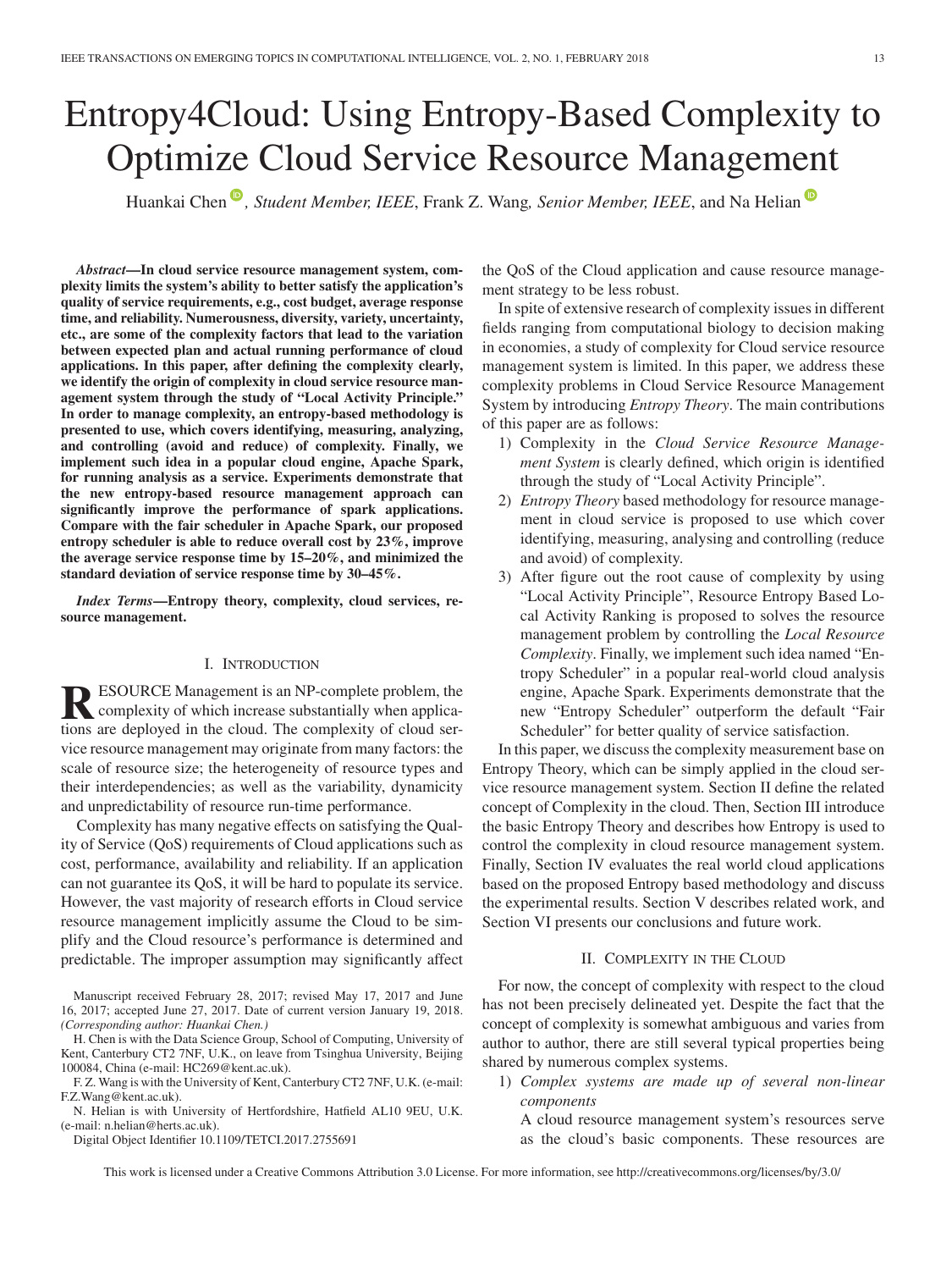non-linear. During run-time, the performance of the resource is highly dynamic and is influenced by the running jobs. Non-linearity is a condition that is needed for chaos. Furthermore, almost every system having a phase space with three or more dimensions can be considered chaotic in a certain part of that phase space [1].

2) *A complex system's components are interdependent* The cloud's resources indirectly interact with each other via the resource management system. The state of the resources depends on other resources and is affected by the state of the other resources as well.

- 3) *A complex system has a structure that spans several scales* For example, let us examine a typical cloud resource management system:
	- − Scale 1: resource management; applications; resources;
	- − Scale 2: resource allocation, job scheduling; jobs, subtasks; hardware, software . . .
	- − Scale 3: constrains, objects; parameters, functions, variables, requirements; CPU, operating system, memory, storage . . .
	- − More scales : . . .

Every scale has a structure. This complex system's essential and virtually new aspect allows the system to be capable of handling emerging behaviour.

- 1) *A complex system can handle emerging behaviour* Emergence takes place when the focus of attention is shifted from one scale to another coarser scale above it. Observed at a specific scale, a certain behaviour is considered emergent if one cannot understand it after studying it separately and one by one. Each of this scale's components may also be a complex system that comprises finer scale. Therefore, the emerging behaviour is a novel phenomenon that is special to the scale being studied. Moreover, it is a result of the global interaction between that scale's components [1]. For instance, a computer has the ability to run a program, which is the highest scale's emerging behaviour. If the study is only focused on lower scale components like the transistor, wire, or power, one will never get an understanding of how the computer runs the program.
- 2) *Complexity involves an interaction between chaos and order*

It has been said that many complex systems do not always display chaos at all times. In other words, they display chaos for some of the control parameter's values, but also display order for others. Furthermore, there is the edge of chaos, i.e. the control's precise value when the system's state switches between chaos and order.

3) *Complexity involves an interaction between competition and cooperation*

Within the cloud, resources work together to complete the job. However, they also compete for the job's sub-tasks according to their states.

Seen from a global view, a cloud service resource management system is made up of numerous resources which collaborate either directly or indirectly in order to meet the application requirements. These resources and the interrelationships among them are important for the complexity that takes place in that system. Seen from a local view, the actual resource itself displays various degrees of complexity as well. These degrees of complexity come from either internal sources (memory, disk, CPU, etc.) and/or external sources (jobs running on it).

#### *A. Characteristic of Complexity*

The complexity found in cloud resource management systems has some key characteristics. It is important to understand how these characteristics affect the occurrence of complexity, either from the local resources it manages or the global system itself. However, these characteristics can act on one another or on each other. Therefore, explanations of these characteristics do not only represent the actual characteristic itself. Instead, it also emphasises the interaction and relationship among themselves.

- 1) *Numerousness* refers to the number of cloud resources that have to be managed by the system. A large number and a high level of the resources contribute to the system's increased complexity. Changes in the number of resources that are managed by the system under any consideration directly relate to any changes in the level of complexity.
- 2) *Diversity* is related to the cloud's homogeneity or heterogeneity. The resource's high/low diversity level can lead to heterogeneous/homogeneity and produces a high/low degree of complexity.
- 3) *Interdependency* refers to the intended or unintended relationship among cloud resource. This may lead to complexity within the management system. For instance, data required for a specific job can be partitioned or replicated onto multiple resources. These interdependent resources will not be able to perform the job without each other or without being influenced by each other. The increase of interdependence directly increases and affects complexity.
- 4) *Variability* refers to the changeability state, where an event leads to possible various outcomes in the local resource or global system. In terms of the global system, the resource state changes over time (e.g. performance, availability) and leads to a change in the capacity of the system. Seen from a local resource point of view, the change in its underlying components' states (e.g. memory consumption, CPU utilisation) leads to a change in its performance. Increasing the variability leads to a higher complexity level.
- 5) *Variety* is related to the state of being various. In making management decisions, the states of the system (e.g. under-provision/over-provision, number of resources, order/edge of chaos/chaos, under-loaded/over-loaded) and the state of resource (e.g. high/low CPU utilisation, number of free cores, high/low memory consumption ...) may have to be considered. This state variety represents the system or resource's dynamic behaviour. The more the states involved during decision making, the more the complexity that is introduced.
- 6) *Uncertainty* refers to all the difficulties experienced during the production of a clear picture of the resource or the system. This is caused by the lack of information. Uncertainty and complexity have a close relationship with one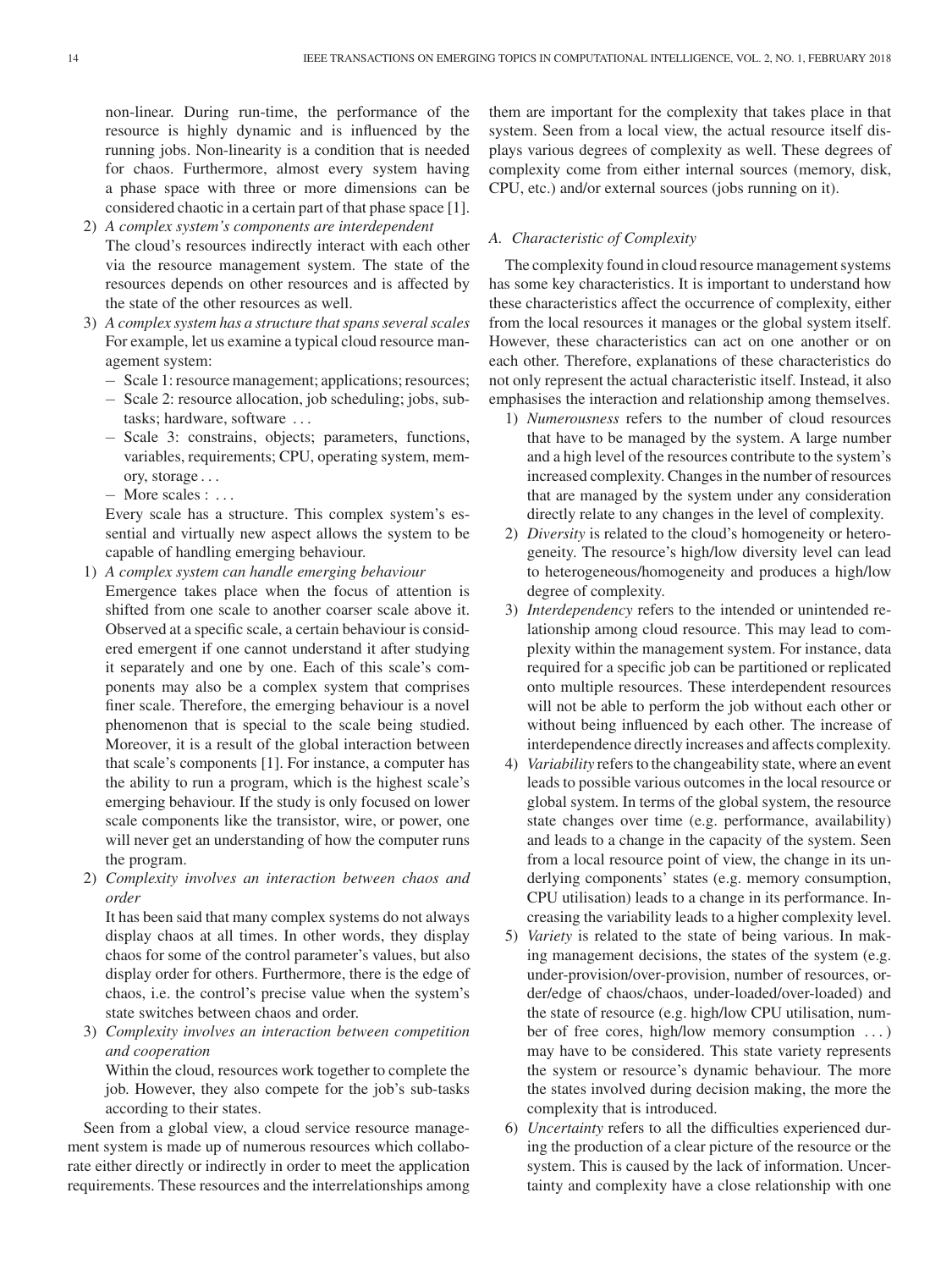another. More complexity occurs when there is more uncertainty within the cloud resource management system.

The complexity characteristics mentioned above can have close relationships with each other. In other words, one can influence the others or one can lead to the occurrence of the others. For instance, variability in the system may be created by a high level of variety or uncertainty can be caused by high density of diversity. However, the characteristics do not affect (more or less) the system with or without any interrelationships or interactions between them. Thus, generally, if these characteristics' level is reduced, the complexity will be reduced too.

#### III. ENTROPY-BASED COMPLEXITY FOR CLOUD SERVICE RESOURCE MANAGEMENT

Being able to manage the increasing complexity within the cloud service resource management system is needed to better satisfy the cloud applications' QoS requirements. In order to efficiently and effectively manage complexity, it is recommended that one need to identify, measure, analyse and control complexity first. Every one of the steps mentioned above is vital to complexity management. Measuring is the most important stage since it allows for the other stages to be performed effectively [2].

#### *A. Identification*

Identification is the first step in efficiently and effectively managing the complexity in cloud service resource management systems. This step is meant to determine the origin of complexity as well as the characteristics that are related to it.

*1) Local Activity Principle:* The local activity principle was originally from electronic circuits. However, it could be mathematically formulated in an axiomatic manner without having to mention any circuit models. For a spatially-extended dynamical system that is made up of more than one identical cell, changes in the state of the cell are dictated by a specific reaction-diffusion equation and the kinetic equations related to them. In other words, changes in the local cell state are influenced by some/all of the system's other cell states and by the cell's local diffusion in some cases. Since the role of the diffusion term in the reaction-diffusion equations is only a dissipative and stabilising one, the complex phenomenon observed in the system can only originate from the cell kinetic equations [3]. It can be proven rigorously that if there are no locally active cell kinetic equations, complexity cannot be exhibited by the reaction-diffusion equation. A cell that possesses a local-active kinetic equation can display complex dynamics like chaos or limit cycles, even if the cells are not couple to each other. Therefore, it is no surprise that coupling such cells could lead to an emerging pattern within the system. Thus, the cell that has a local-active kinetic equation is indeed the complexity's origin [4].

*Definition of Local Activity:* "A cell is considered locally active within the cell equilibrium point if, and only if, a continuous input time function exists in such a way that at some time point, no net energy is going out of the cell. The cell's initial energy is zero".



Fig. 1. Resource in the Cloud: locally-active vs. locally-passive.

*Local Passivity Definition:* "A cell is considered locally passive within the cell equilibrium point if, and only if, the cell stays at the initial state and has zero energy for all continuous input time functions".

Transistor is an typical example of a locally-active device. For the transistor, a low-power input signal can be turned into a highpower output signal. However, it is at the expense of an energy supply. Televisions, radios, or computers will not be able to function if they don't use locally-active devices like transistors. Moreover, any system that is made up of locally-active devices is considered locally active too.

The **Principle of Local Activity** is easily translatable into other non-electrical heterogeneous/homogeneous media. For cloud computing, an example of a locally-active device is the resource. As shown in Fig. 1, a small (estimated task's running time) input signal can be turned into a large (actual task's processing time) output signal. This conversion is at the expense of energy supply (resource cost). By definition, a resource that is not locally active is locally passive, in the sense that a resource having a fixed cost is guaranteed to offer a consistent performance during run-time. However, the resources of the cloud in the real world are rarely in the passive mode. In other words, they always display various degrees of local activity [5]. For instance, on average, a virtual resource has more less activity than a physical resource that has the same configuration. Moreover, for the same resource, the degree of activity varies during runtime.

*2) Original of Complexity: Local Active Resource:* Being the complexity's origin, the local activity resource directly affects the cloud resource management system's complexity level. For electronic circuits having homogeneous media, the system may fall in the "Edge of Chaos" when the locally active cells are within some parameter regions [6]. Furthermore, this will increase the probability of turning into completely chaotic. In the cloud environment, these complexity effects resulting from locally active resources will tend to take place more frequently. If the cloud service resource management system is within the chaotic state, its performance becomes harder to predict and it becomes degraded. Moreover, it fails to better meet the application's quality of service requirements. However, in most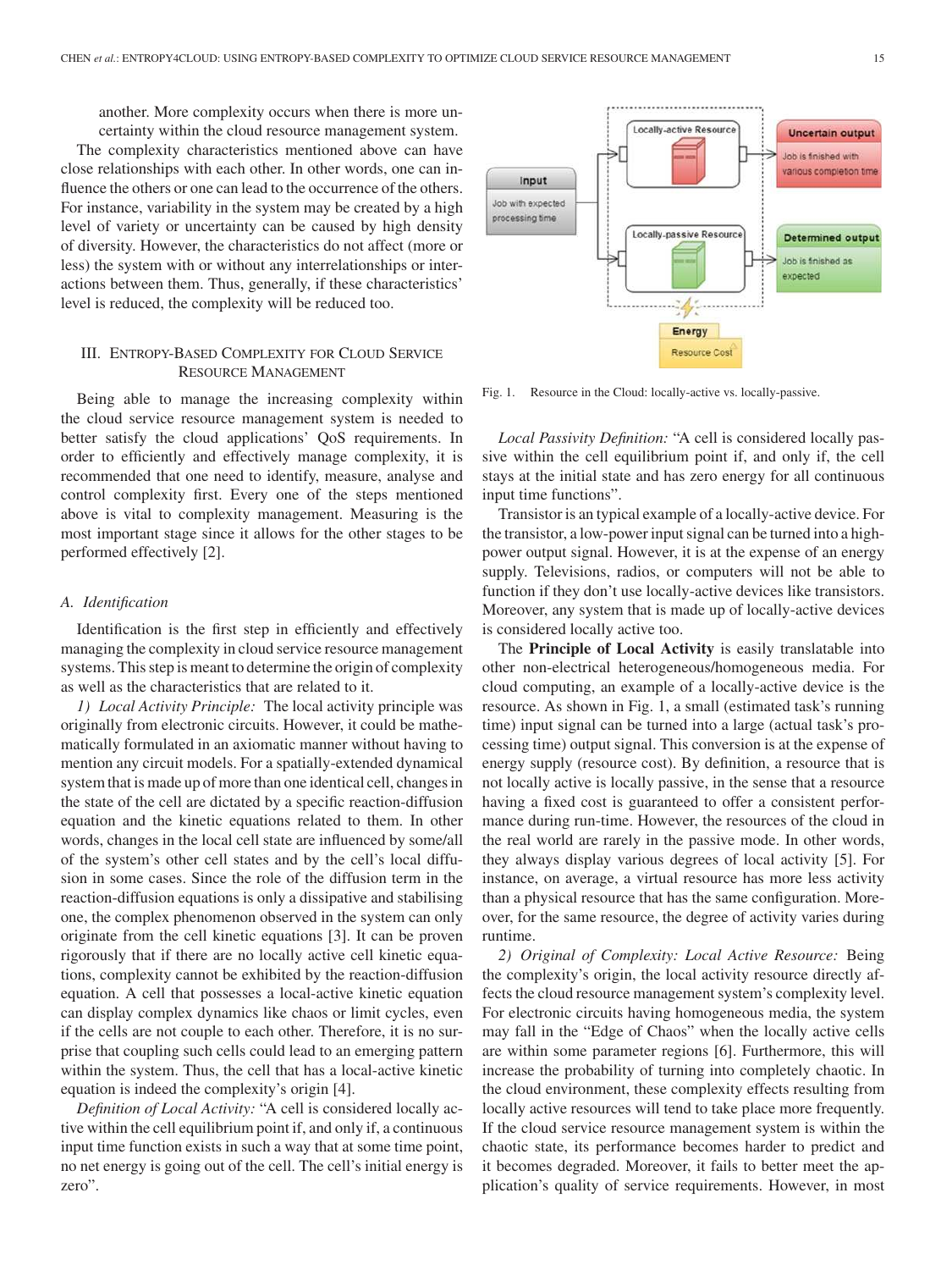past works, majority of the researchers do not consider the impacts that the resource's local activity has on the cloud resource management system. Instead, when developing a new management strategy, they assume that the resources are locally passive. Therefore, their research solution always fails to offer better QoS when they are run on real world cloud environments. The following are some of the complexity characteristics that are related to locally active resources:

- 1) *Heterogeneity:* Cloud systems can function like large virtual supercomputer. However, it could still have very disparate computational resources, ranging from laptops, clusters, desktops, supercomputers, and even smartphones that have limited computational power [7]. Current infrastructures for cloud technology are not very versatile yet. However, for the cloud system, heterogeneity is one of the most important features that have to be considered. With the advent and development of virtualisation technology, multiple VMs can be hosted on a single physical machine simultaneously. However, virtualisation can also lead to new challenges to the cloud's resource scheduling because of the fact that multiple VMs can share the physical machine's hardware resources (e.g. memory, hard disk, CPU, network) [8]. In a situation like this, accurately measuring the actual performance of the rented VMs can be difficult. For instance, in Amazon AWS, resource provisioning to vms has its basis in compute units instead of being based on fixed performance measures. Various host machines offer differing amounts of computing power per provisioned compute unit, leading to a heterogeneity in the VM performance [9]. This means that in the real world, the cloud should always be heterogeneous and could never be homogeneous.
- 2) *Dynamicity:* Another vital complexity factor that is inherent to the cloud environment is the dynamic changes within the resource performance during run-time [10]. Within the real world, this resource performance dynamicity can be a result of resource over- or under-provisioning, software/hardware failures, resource CPU overload, or even application misbehaviours. Furthermore, the cloud resource is influenced by the number of running jobs that are assigned to it as well. These jobs exhibit local activity and are considered the origin of complexity. Moreover, when it shares a common underlying hardware infrastructure with other virtual machines, the resource dynamicity will be brought up to a higher complex degree.
- 3) *Uncertainty:* A large majority of the past works conducted within the field of cloud resource management works on the assumption that there is complete knowledge about the cloud resource's run-time state. However, for cloud computing, the resource's computing capacity and ready time undergo considerable uncertainties during provisioning [11]. We contend that this uncertainty is the main inconvenience of the cloud because it brings about additional challenges that are involved when one has to predict the completion time of jobs. This is an important aspect of making scheduling decisions. In a cloud environment, resource states can change drastically. It is not possible to

obtain an exact knowledge about the resource most of the time. It is difficult to accurately estimate the completion time of tasks, improve prediction using historical data, correct the prediction, have a prediction fall-back, etc. This inaccurate prediction execution results into an associated scheduling performance that is considerably uncertain.

#### *B. Measurement*

After the origin of complexity is identified, it is recommended that one has to provide a measurement which can dictate the behaviour of the locally active resource. Therefore, based on this studys definition of complexity, it is measured using entropy [12].

*1) Entropy Theory:* "Entropy is a vital statistical quantity that measures the degree of disorder and the amount of energy that is spend during the transformation from one state to another within the same system" [13]. Originally, the entropy concept was a thermodynamic construct. However, it has been applied to many other fields of research as well, including production planning, information theory, computer modelling and simulation, and resource management [14]–[18]. This measure will be used to quantify the reliability degree that is associated with the resource management system while using various strategies. We first introduce this Entropy measure in a general manner. Considering a dynamic system  $A$  in a finite and mutually exclusive state variable set  $a = a_1, a_2, a_3, \ldots, a_n$  and having probabilities  $p_1, p_2, p_3, \ldots, p_n$  respectively, entropy  $H(A)$  can then be defined as:

$$
H(A) = -\sum_{i=1}^{n} p_i * \log p_i \tag{1}
$$

Given two dynamic systems that are mutually independent  $X$ and Y and that have  $n$  and  $m$  states, respectively, the probability ij of the concurrent occurrence of the states  $X_i$  and  $Y_j$  is  $p_i q_j$ . Here,  $p_i$  represents the probability of state i that takes place in system  $X$ ,  $q_i$  represents the probability of state j that takes place in system  $Y$ , where  $1in$  and  $1jm$ . Consequently, the sets of states  $X_i Y_i$  are allowed to represent another finite system that can be designated by  $XY$ . Thus, we can say that:

$$
H(XY) = H(X) + H(Y)
$$
 (2)

Where the corresponding entropies are  $H(XY)$ ,  $H(X)$  and  $H(Y)$  are for systems  $XY$ , X and Y. Such an expression can be extended easily for an arbitrary number of finite systems that are mutually independent. On the other hand, given a system  $S$  that is made up of  $s$  mutually independent sub-systems  $s_1, s_2, s_3, \ldots, s_k$ , the entropy can be presented as:

$$
H(S) = -\sum_{i=1}^{k} H(s)
$$
 (3)

Obtaining the average system entropy [18] can be done easily by:

$$
\overline{H} = \frac{H(S)}{k} \tag{4}
$$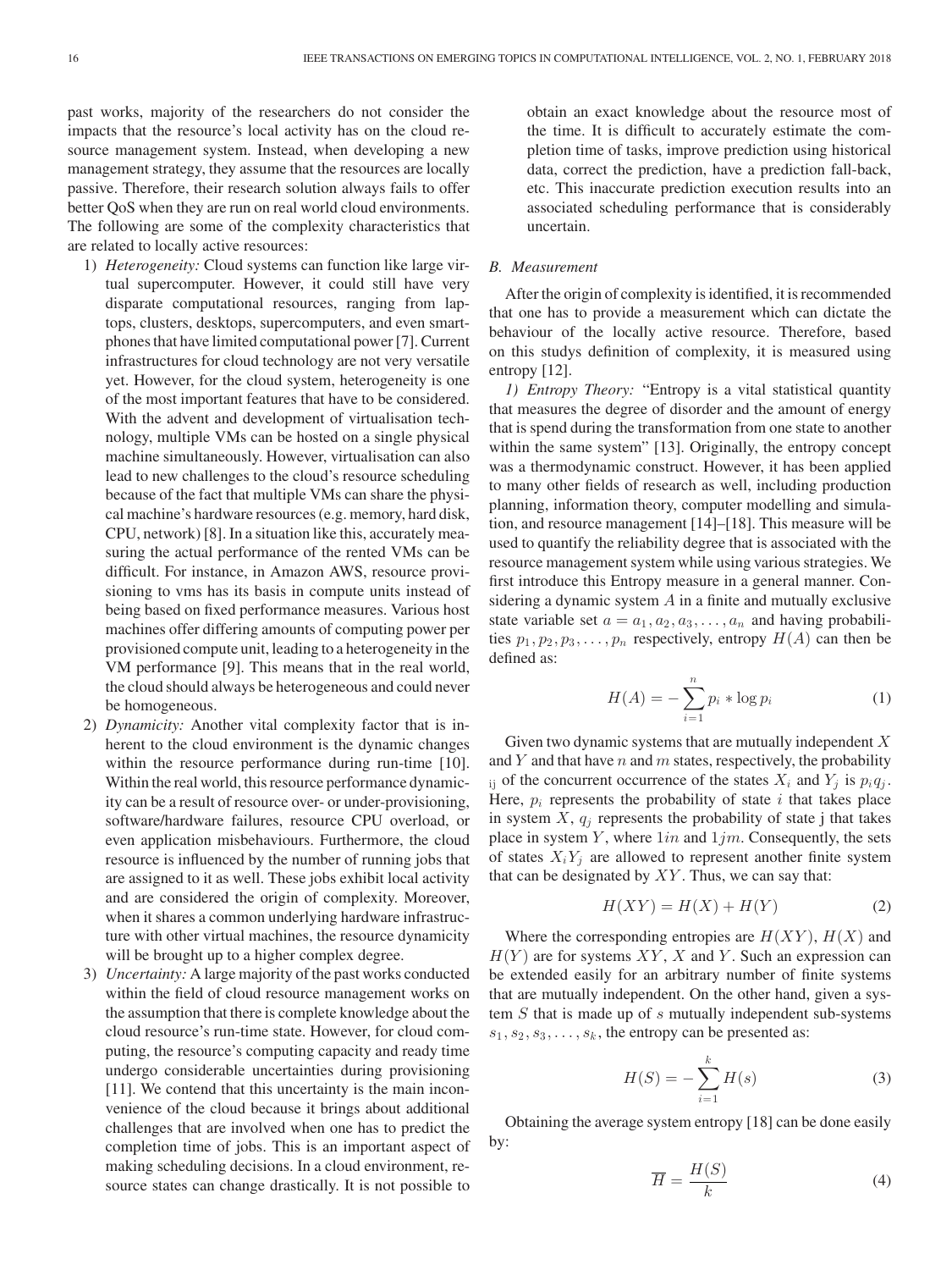This entropy measure's other properties, like those for dependent schemes, can also be found, for instance, in Khinchins paper [19]. For this study, only mutually independent systems will be considered.

#### *C. Analysis*

After measurements are done, the results obtained from the complexity measures will then have to be analysed. Analysing the value's complexity is related to the measurement goals. Analysing measurements can be done from many perspectives. For instance, one can implement a complexity measure for:

- 1) Analysing the resource's local activity level and making comparisons, among others.
- 2) Analysing the global system to determine whether it is in a state of order or chaos.

*1) Degree of Local Activity:* The local activity principle is the reason for breaking symmetry in homogeneous media. This serves as a rigorous but effective tool in identifying the resource's states. An increment in the local resource's activity will result into an increment of the complexity in the global system. This means that there is a higher chance for the system to fall into chaos.

Thus, we are introducing entropy as a quantitative measurement that can be used to make comparisons for the degree of local activity among the cloud resources. The goal of measuring local activity is to be able to produce a numerical scale that can be used to compare the activity degree on various cloud resources. In a practical sense, it is difficult to directly obtain the degree of local activity during run-time. However, one can judge a resource's level of activity by studying its performance history with respect to CPU utilisation. Generally speaking, if one observes unstable oscillation (disorder) within the CPU utilisation history, one can say that is under relatively high activity and vice versa. Therefore, as a measurement of the system's degree of disorder, entropy is utilised to provide a quantitative measurement for the degree of local activity that is associated with the resource's performance.

#### *D. Control*

Controlling is an important management step. It is related to taking control of complexity. Complexity not only has to be reduced, but it also has to be avoided so that its existence in the future can be prevented. Therefore, the controlling step is made up of two parts: reducing and avoiding.

It is not always easy to completely remove complexity from the system. Thus, it is reduced as much as possible. Reducing the complexity is a strategy based on cost for realising cloud service resource management. Improving the sharing of information between the cloud consumer and provider can help lessen the high complexity and help reduce costs. However, an efficient complexity management system aims not only to reduce the complexity level by performing corrective actions, but also to avoid complexity in the future by taking preventive actions. Hence, the efficient and effective utilisation of resource analysis methods and monitor tools can help control complexity in resource management.

| <b>Algorithm 1: Calculate Resource Entropy.</b> |                                                                        |  |  |  |
|-------------------------------------------------|------------------------------------------------------------------------|--|--|--|
|                                                 | 1: <b>Require:</b> $CUV \leftarrow CPU$ Utilization Vector of resource |  |  |  |
|                                                 | 2: procedure: CALCULATEENTROPY(CUV)                                    |  |  |  |
| $\mathcal{E}$ :                                 | $\Delta_{\rm cu} V \leftarrow$ Vector for changes of CPU Utilization   |  |  |  |
| 4:                                              | $Mean(\Delta_{cu}) \leftarrow Average Changes$ of CPU Utilization      |  |  |  |
| 5:                                              |                                                                        |  |  |  |
| 6:                                              | if $\Delta_{\rm cu} \geq Mean(\Delta_{\rm cu})$ then                   |  |  |  |
| 7:                                              | $State_a \leftarrow$ Above average state                               |  |  |  |
| 8:                                              | <b>else</b> $State_b \leftarrow$ Below average state                   |  |  |  |
| 9:                                              |                                                                        |  |  |  |
|                                                 | 10:<br>$P_a \leftarrow$ Probability of $\Delta_{cu}$ in $State_a$      |  |  |  |
|                                                 | 11:<br>$P_b \leftarrow$ Probability of $\Delta_{cu}$ in $State_b$      |  |  |  |
|                                                 | Entropy $H(\Delta_{cu}) = -(P_a * log_2 P_a + P_b * log_2 P_b)$<br>12: |  |  |  |

Increasing the activity on local resources will also increase the complexity of the global resource management system. This means that system has greater probability of falling into chaos. Therefore, we are proposing the following solution in order to control the complexity, as seen in Fig. 2:

**"Allocating tasks to the resources that possess or exhibit a high degree of local activity should be avoided or tasks should be allocated to the set of resources having a similar degree of local activity."**

#### IV. APPLICATIONS AND EVALUATIONS

Based on the proposed entropy measurement, this section examines various cloud resource management strategies and provides a detailed explanation of the experiment results.

#### *A. Resource Entropy-Based Local Activity Ranking*

This paper emphasises on entropy value calculation, which is based on the resource CPU utilisation history. This gives an estimate as to how efficiently the CPU is used by the resource during executions of jobs. Since this can be directly related with the performance of the resource throughout the runtime, it becomes highly significant in making scheduling decision. Algorithm 1 is employed to calculate the resource entropy.

The following relationship is signified by the entropy measurement with the degree of resource local activity:

- 1) Since  $0 \le P_a$ ,  $P_b \le 1$ ., entropy can be considered a nonnegative quantity  $H(\Delta_{\text{cu}}) \geq 0$ . The resource entropy value is proportional to the degree of resource local activity.
- 2) The maximum value of  $(H(\Delta_{\text{cu}}) = log_2(2) = 1)$  is achieved by entropy on occurrence of both  $State_a$  and *State<sub>b</sub>* having the same probability  $(P_a = P_b = 1/2)$ . The performance of resource is determined in the most unpredictable and uncertain region, which signifies the maximum degree of activity of local resource.
- 3) The minimum value  $H(\triangle_{\rm cu})=0$  is achieved by entropy with the occurrence of only one state having probability 1 ( $P_a = 1$  or  $P_b = 1$ ). Thus, the resource performance can be determined due to complete certainty, resulting in minimum degree of resource local activity.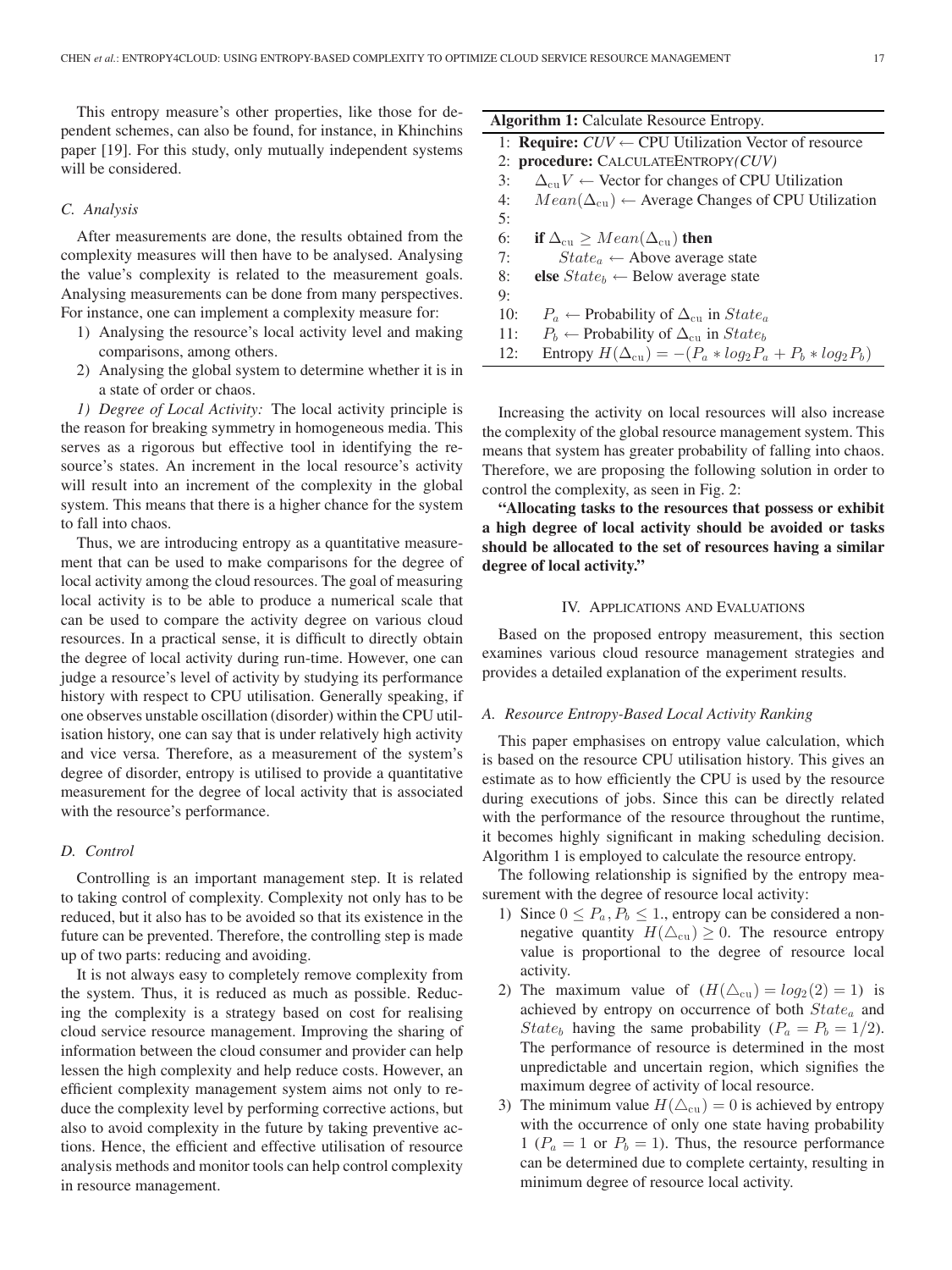

![](_page_6_Figure_2.jpeg)

![](_page_6_Figure_3.jpeg)

Fig. 3. Modern engines can run cloud analysis services with ever lower latency.

#### *B. Spark Entropy Scheduler: Resource Management by Local Activity Ranking*

As shown in the Fig. 3, engines such as Map Reduce [20], Hive [21], Impala [22], Dremel [23] and Spark [24] help execute cloud analysis in short time across thousands of resources. This is due to the efforts in research and industry alike, which is driven by the demand for lower-latency distributed data analysis. 3. Apache Spark, within the Apache Software Foundation, boasts of speed-ups almost 100x faster than that with Hadoop MapReduce in-memory, or 10x faster on disk. Powerful new applications such as Cloud **Analysis as A Service** [25] have been developed to bring response times into sub-second range. Apache Spark employs HTTP web service to provide cloud analysis query response/requests and support multi-threaded querying as well. A flow chart showing sending of an HTTP request is presented in Fig. 4. A thread is allocated by Spark Web Server to route the HTTP request for a specific cloud analysis job. A long run global Spark is employed for processing context jobs. The Spark Master allows scheduling to run on the pre-specified amount of Slayer Workers. In such case, sophisticated parallel

![](_page_6_Figure_7.jpeg)

Fig. 4. Apache Spark: running Analysis as a Service (AaaS) in the Cloud.

computation, such as highly search personalisations, language translation, context recommendation and voice reorganisation can be run by employing user-facing services on a per-query basis. However, the performance of Spark decreases when faced with high concurrent of service query. Its performance can be closely linked with its resource management strategy. In most cases, increased service query requires deployment of additional resources, which also increases the underlying system's complexity.

*1) Resource Management Challenge in Apache Spark:* Multi-threading is supported by the Spark Context and FAIR and FIFO scheduling options for concurrent queries are also provided. Typically, multiple parallel jobs can be processed by the FAIR scheduler simultaneously for reducing overall latency. The FAIR scheduler allows assigning resources to queries so that an equal share of resources can be allocated to all queries over time on average. Fairness decisions are made by the scheduler only on the number of computing cores and memory with default setting. It assigns tasks to the resource by following random selection. CPU utilisations of the resource and core speed are not considered by FAIR scheduler, which cast a significant impact on the task's completing time. Thus, guaranteeing QoS for the on-line query is an uphill task. Popularising the web service becomes difficult should the resource management strategy fail to provide an optimal way for guaranteeing the quality of service.

It is difficult to schedule low-latency cloud analysis jobs due to multifaceted problems arising on the heterogeneous cloud. Even though Spark engines are designed for the Cloud, for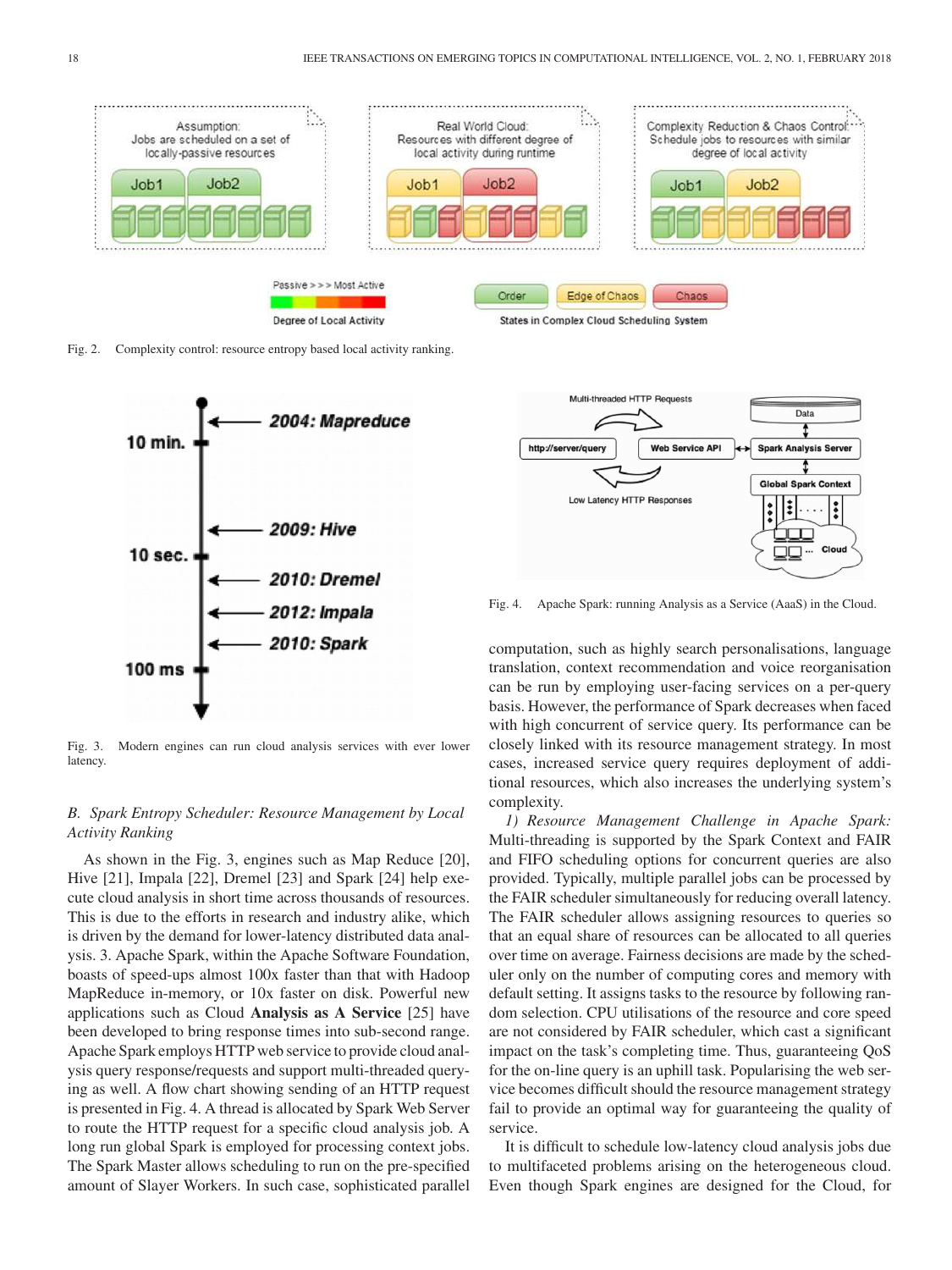high concurrent tasks running on the heterogeneous cloud environment, they are unable to address the problem of resource scheduling. The performance of Spark can be closely linked with its job scheduler that assumes cloud resources to be homogeneous. Since the performance of resource does not change during run-time, these assumptions can be employed to make decisions on allocating jobs to resources. In practice, the resource's performance is highly dynamic in nature and assumptions of homogeneity do not always apply. Although in a homogeneous environment, the current scheduler works well, we have demonstrated that severe performance degradation occurs on breaking its underlying assumptions. Resource's performance with potentially uncontrollable variance results in server collapse on dealing with high concurrent requests. Moreover, as organisations frequently employ multiple generations of hardware to build their private cloud, we assume heterogeneous environments to become the common case.

*2) Entropy Scheduler: A More Reliable and Efficient Solution:* The following optimised resource management should be kept in mind:

- 1) The individual resource's characteristics and activities
- 2) The information reliability of the resource

Awareness about resource characteristics is needed for a good resource management solution. In the heterogeneous cloud, the performance of the system becomes more sensitive to resources at hand, and performance degradation can result from poor management. However, only resource's static characteristics, such as number of available cores, are considered by the native Spark Fair scheduler while overlooking dynamic characteristics such as CPU core performance. In such cases, unfair scheduling of jobs on the cores occurs with varied performance. This has a high impact on the jobs' completion time as well as predictability of system performance. Resource entropy level (REL) and resource activity vector (RAV) are introduced to capture the relevant dynamic performance characteristics of CPU core. We focus on CPU utilisation, the most important part of resource information, in the current implementation. This shows how efficiently the CPU is utilised by the operator thread during job execution. This is significant in making scheduling decision since it can be directly linked with the performance of the core during runtime. A resource monitor is run on each worker node to get RAV values. The CPU utilisation by the worker is captured by the resource monitor, and every second, RAV is updated with the CPU utilisation difference. The average change of CPU utilisation (Avg) is then calculated for each time period, followed by classification of the resource's history status into two (below average and above average). Based on algorithm 1, the REL is updated on every heartbeat interval. Then the heartbeat from the worker node is transferred to the master node with the current entropy level and CPU utilisation value to help in making jobs scheduling decision.

Spark assumes all resource to be homogeneous in nature and assigns cores to tasks randomly under Fair Scheduler. However, resources that have homogeneous setting will always function under heterogeneous performance throughout the runtime, even in the homogeneous cloud. In heterogeneous cloud, such assumptions lead to poor job completion and

![](_page_7_Figure_7.jpeg)

Fig. 5. Entropy Scheduler: resources allocation and tasks scheduling.

deliver unreliable cloud performance because of the following reasons:

- 1) The finish time of its slowest task determines the job completion time.
- 2) The chance of allocating cores with various performance levels for tasks inside a single job increases with random cores allocation.
- 3) The current running job has to be completed to release cores for scheduling other jobs. The other cores' computing power, those that have completed tasks, is wasted due to waiting by a job for completion of its slowest task.
- 4) Re-scheduling and monitoring slow tasks (conducting speculative execution of tasks) is costly.

**Algorithm 2:** Calculate Resource Local Activity Ranking.

- 1: **Require:**  $R_{\text{cu}} \leftarrow$  Current Resource CPU Utilization
- 2: **Require:**  $R_e \leftarrow$  Resource Entropy
- 3: **Require:**  $N_{\text{cpu}} \leftarrow$  Number of Available CPU cores
- 4: **Require:** Scpu ← CPU Core Clock Speed
- 5: **procedure:** CALCULATERANKING  $R_{cu}$ ,  $R_e$ ,  $N_{cpu}$ ,  $S_{cpu}$
- 6:  $RANK_{\text{resource}} \leftarrow$  Resource Local Activity Ranking
- 7:  $RANK_{\text{resource}} = N_{\text{cpu}} * S_{\text{cpu}} * (1 R_{\text{cu}}) *$
- $(1 R_e)$

In our proposed Entropy Scheduler, the resource local activity ranking of all available workers (Algorithm 2) is calculated first and the workers are sorted by the ranking thereafter. We assume that the worker is deployed on a server with same type of CPU processors. Each worker may contains one or more executors and an executor is allocated with one CPU core by default. A typical Spark job may contains more then one tasks and require one or more executors to run. Unlike the default Spark Fair Scheduler (Executors are randomly selected and allocated to a job), Entropy Scheduler pick up executors with similar Resource Local Activity Ranking to enhanced the reliability of performance and overall QoS satisfaction. Once a pool of executors are allocated to a job, the tasks are scheduled to run on the executors in "Round Robin" fashion, as shown in Fig. 5.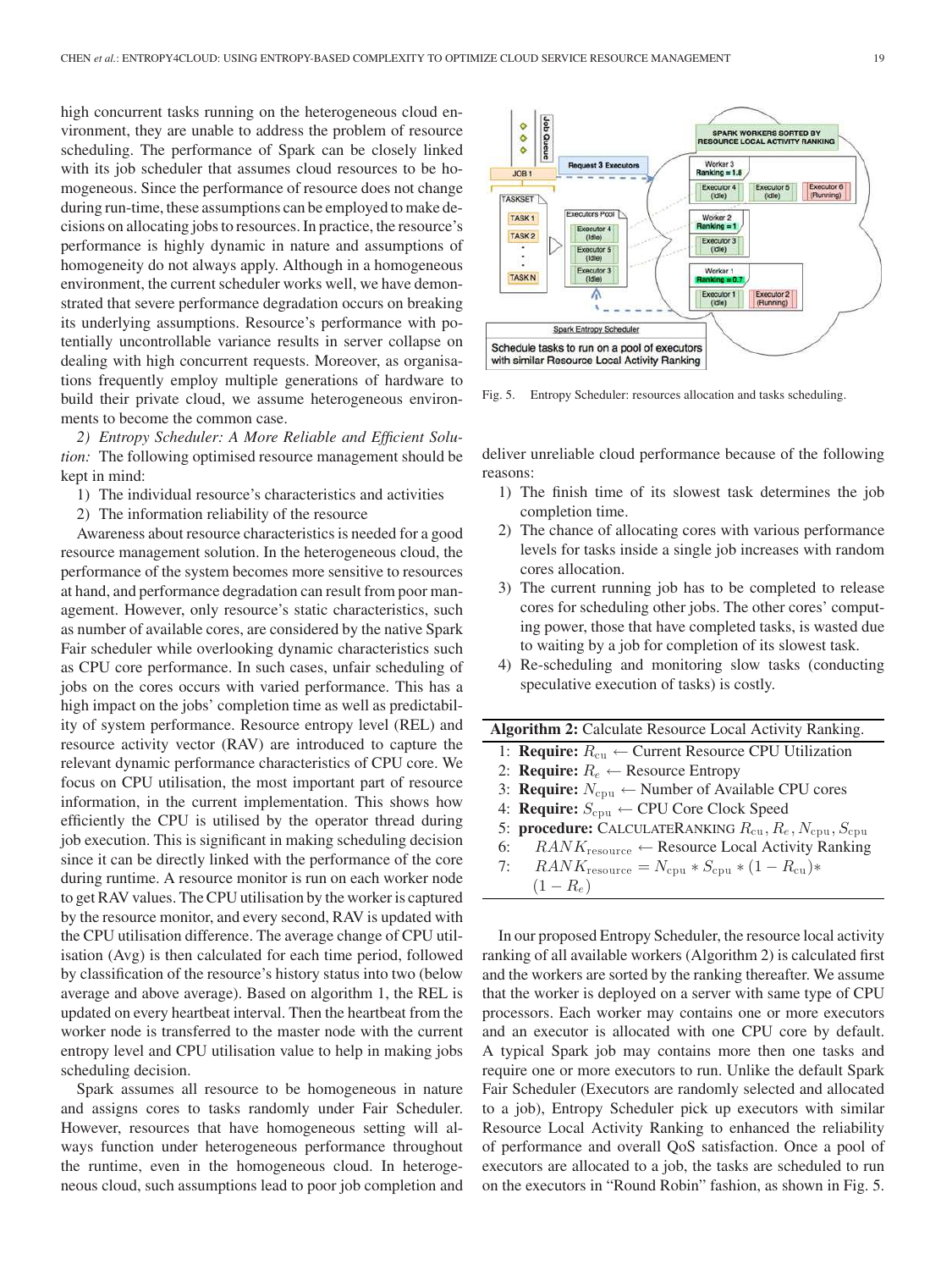| <b>TABLE I</b>                                |  |  |  |
|-----------------------------------------------|--|--|--|
| EXPERIMENTAL PLATFORM: RESOURCE SPECIFICATION |  |  |  |

|            | Node 1  | Node 2                                  | Node 3       |
|------------|---------|-----------------------------------------|--------------|
| <b>CPU</b> |         | Xeon $3$ Ghz x $2$ Xeon $2.8$ Ghz x $2$ | Xeon 1.8 Ghz |
| Cores      |         |                                         |              |
| RAM        | $16$ GB | $12$ GB                                 | $12$ GB      |
| Workers    |         |                                         |              |
| Executors  |         |                                         |              |

Response Time Statistics Results: [min,-sd,mean,+sd,max]

![](_page_8_Figure_4.jpeg)

Fig. 6. Experiment 1: Statistics result for service response time.

#### *C. Empirical Evaluation of Entropy Scheduler*

Experiments on a private cloud containing 3 physical resources with heterogeneous setting are performed to examine the proposed Entropy Scheduler. Table I presents Spark configuration and resource specifications. On the server, a simple Spark application is deployed to allow accepting user query for  $\pi$  calculated with a number of concurrent CPU cores that are predefined. Apache Bench is then employed for load testing the Spark application within different schedulers (Spark Fair Scheduler [26]) and Entropy Scheduler [27]). The load testing results in producing a number of threads to simultaneously execute the same query. Each thread is loaded and queries are processed by all threads until the task is completed. For performance comparison, we use the query response time of every request from all threads.

*1) Experiment 1: Evaluation Under Different Concurrent Level of HTTP Request Workload:* In this experiment, we validate the degree of satisfying of QoS requirement and query response time with Fair Scheduler and Entropy Scheduler under various concurrent levels of request workload, where the concurrent level refers to the number of concurrent clients trying to send the HTTP requests to the server in a given period of time (second). Figs. 6–8 show the results.

As seen in Fig. 6, Entropy Scheduler displays a higher degree of satisfying QoS requirement and better performance. This results in enhancement of the overall throughput of the server as well (Fig. 7).

However, the scheduling system faces serious challenges due to increasing workload concurrency, which also leads to degra-

Spark Analysis Server Throughput Results Under different concurrent level of HTTP request  $17.7$ 

![](_page_8_Figure_12.jpeg)

![](_page_8_Figure_13.jpeg)

![](_page_8_Figure_14.jpeg)

Fig. 8. Experiment 1: HTTP request failure rate result.

dation of cloud experience performance. Such unstable performance can be explained through two reasons:

- 1) Contention and load interaction amongst concurrently executing queries result in loss in stability and performance of the cloud. These effects deteriorate with more complex workloads.
- 2) The cloud, due to its heterogeneity and parallelism, is a difficult target to accomplish low-latency service response as performance penalties is led by poor scheduling and/or deployments.

Fig. 8 shows same performance bottlenecks inhibiting subsecond service response time even though a significant amount of failed requests is reduced by Entropy Scheduler than with Fair Scheduler. This provides motivation for other optimisation options in future work.

*2) Experiment 2: Load Testing With 100,000 Service Requests at the Concurrent Level of 10:* Different aspects of load testing result compared by each scheduler are presented in Table II. Throughout the Evaluation section, our results show that native Fair Scheduler is outperformed by Entropy Scheduler in terms of QoS satisfaction. On an average, Entropy Scheduler was able to reduce the load testing finish time and average service response time by almost 23% and standard deviation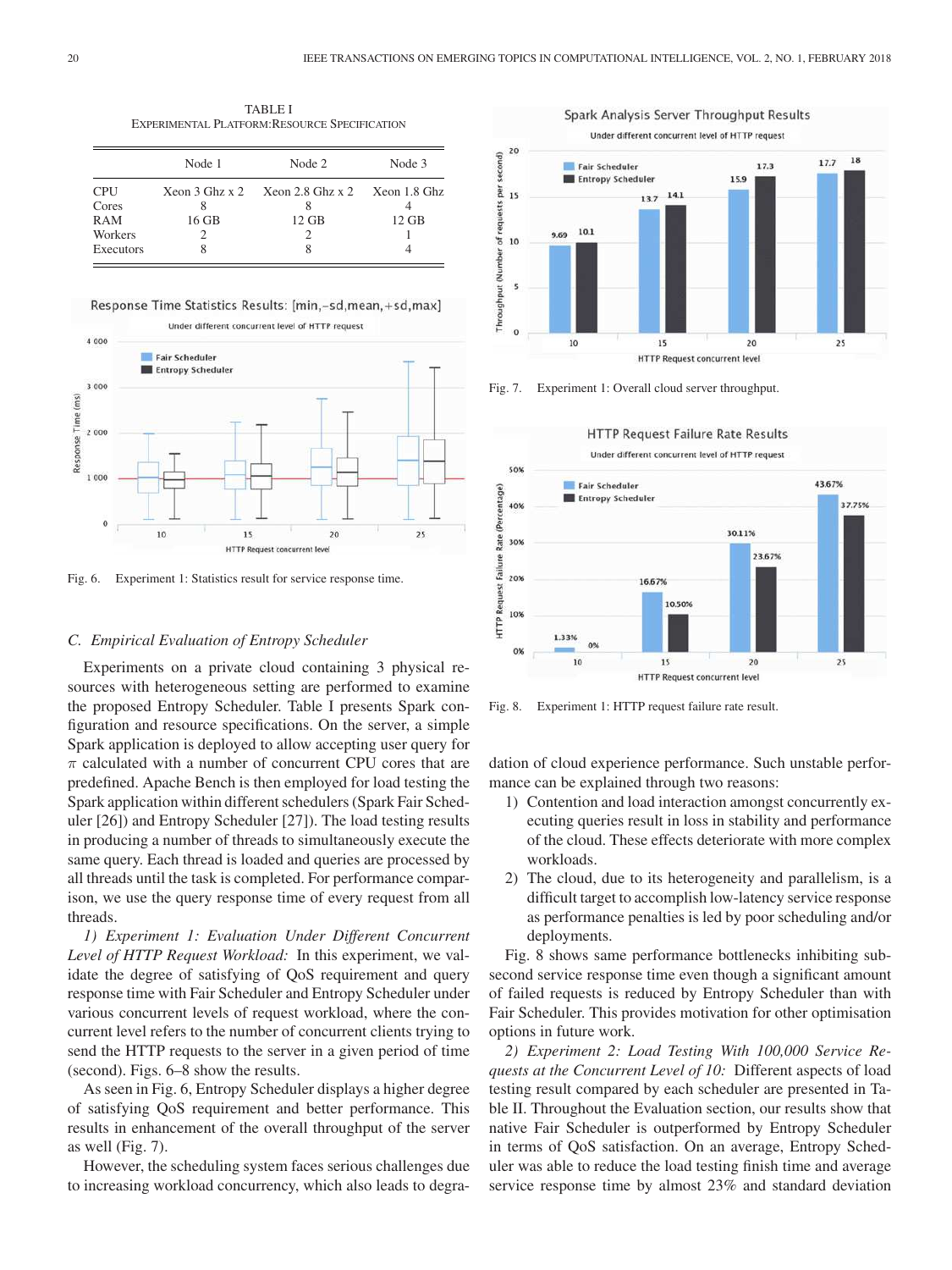TABLE II EXPERIMENT 2: LOAD TESTING WITH 100,000 SERVICE REQUESTS AT THE CONCURRENT LEVEL OF 10

| <b>Load Testing Result</b> | Fair Scheduler | <b>Entropy Scheduler</b> |
|----------------------------|----------------|--------------------------|
| Completion Time (Sec.)     | 951.52         | $732.15(-23%)$           |
| Throughput (Queries/Sec.)  | 10.51          | $13.66 (+30\%)$          |
| Number of failed request   | 75             |                          |
| Mean Response Time (ms)    | 951            | $732 (-23%)$             |
| <b>Standard Deviation</b>  | 298.9          | $194.7 (-35%)$           |

Percentage of Query Requests' Response Time Results

![](_page_9_Figure_4.jpeg)

Fig. 9. Experiment 2: Percentage of the service requests served within a certain time (Million Seconds).

by 35%, in this heterogeneous cloud experiment. The overall server throughput was found to improve by almost 30% when compared with native Fair Scheduler.

According to Fig. 9, within 1 second, 90% of queries are completed under Entropy Scheduler, while under Fair Scheduler, it was only 50%. Such result supports that Entropy Scheduler is better in running cloud AaaS and provides web service with quality of service guarantee.

#### V. RELATED WORK

Resource Management in the Cloud has been a common area of research for many communities over the past years. However, much of the past work in research do not consider the complexity nature of cloud environment and all the solution in industry treat the Cloud environment to be simplify.

#### *A. Resource Management in the Cloud*

The fundamental kind of resource management found from existing literature can be mainly categorized into QoS based, resource based, bargaining based, prediction based, and natureinspired/bio-inspired based.

*1) QoS (e.g. Budget, Deadline, Reliability) Based:* Isard et al. formulates resource assignment as a graph optimization problem, accounting for fairness, and placement constraints application may have [28]. A formulation that supports a mix of QoS scenarios with precisely defined objective function, promotes performance, fairness, and CPU utilization is proposed for static workloads with multiple types of resources by Stillwell

*et al.* [29]. Byun *et al.* propose an architecture to automatically execute large-scale workflow-based applications on dynamically and elastically provisioned cloud resources [30]. Sharma *et al.* present a cost-aware resource allocation system that optimize the selection of virtual server configuration to minimizes the cost [31]. Hwang and Kim propose a cost-effective resource provisioning methodology for deadline constrained cloud applications [32]. A approach that operates fine-gained resource level scaling as well as VM level scaling (CPUs, Memory, I/O) is proposed to support cost-effective elasticity for cloud services by Han *et al*. [33]. Mao and Humphrey present an approach to ensure all jobs are finished within deadlines at lowest financial cost, where takes the virtual machine of various sizes/costs as the basic computing units and which (soft) deadlines of jobs can be specified according to the performance requirements [34]. A deadline-driven resource provision mechanism was presented to support QoS-aware execution of scientific workloads in heterogeneous cloud environment by Vecchiola *et al.* [35]. Malawski *et al.* address a resource management problem concerning IaaS project with cost budget and deadline constraints [36]. The problem of minimizing the cloud operation cost by maximizing its energy efficiency while ensuring the application's QoS requirements is addresses by Gao *et al.* later [37]. Yang *et al.* apply a dynamic interference sensitivity detection methodology to preserve the performance of batch-analysis applications for collocation scenarios [38]. Han *et al.* try to reduces the costs incurred by cloud users that using IaaS by utilizing adaptive scaling algorithms for cloud resources, which enable them to scale their applications only meets bottleneck [39]. Singh and Chana categorize the cloud application workload on the basis of common patterns and then allocating the resource according to the generalized patterns before actual scheduling [40].

*2) Resource Based:* A theoretical problem formulation is developed for allocating multiple heterogeneous types of resources to competing cloud services and the proposed algorithms are compared through simulation experiments based on the Google Cluster Workload [41]. Xiao, Song and Chen introduce a new concept, "Skewness", to measure the unevenness in the multi-dimensional cloud resource utilization [42]. They proposed a system to combine different types of workloads and improve the overall cloud resource utilization by minimizing the Skewness [43]. Klein *et al.* introduce Brownout that using a selfadaptation programming paradigm based on Control Theory to develop applications that can robustly withstand unpredictable resource performance without over-provisioning [44].

*3) Bargaining Based:* Lai *et al.* develop a cloud resource allocation system based on bargaining, which allows applications to differentiate the values of its jobs [45]. While An *et al.* propose an alternative approach where applications are allowed to automatically negotiate resource leasing contracts with cloud providers [46]. Similarly, Dastjerdi and Buyya propose a solution to automate the negotiation process in cloud environment [47]. Zhang, Zhu and Boutaba try to address the question how to best match applications QoS requirement in order to maximize cloud provider revenue and cloud users satisfactions while minimizing energy cost in a single cloud provider scenario [48]. Zaman and Grosu attempt to formulate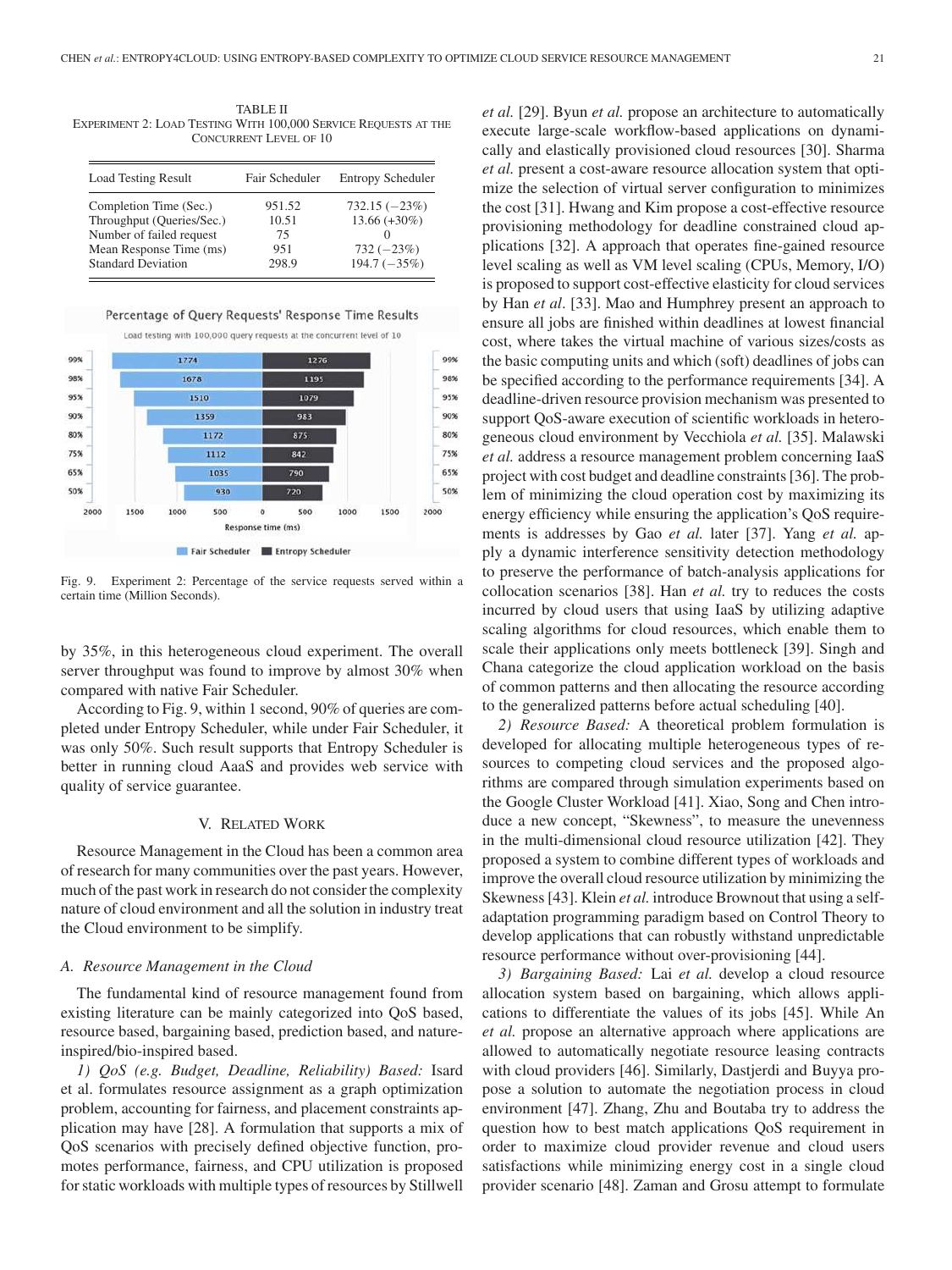the problem of resource allocation in clouds as a on-line auction problem [49].

*4) Prediction Based:* A resource allocation methodology is presented by Gmach *et al.*, which relies on the ability to predict the cloud application's behaviour a priori [50] while Gong, Gu and Wilkes propose an alternative schema based on predictions of dynamic cloud resource run-time performance [51]. Watson *et al.* study the probabilistic relationships between resource and application and apply basic laws of probability to their proposed model to investigate whether and how CPU utilization affects application performance [52]. Shen *et al.* use on-line workload demand prediction without a priori assumptions on application behaviour to identifies the application's resource requirement, which attempt to avoid over-provisioning or over-loading of cloud resources [53]. An algorithm is proposed by Li *et al.* to adjust the number of resource allocated to applications based on the updated information of their actual task executions [54]. Islam *et al.* present a new resource measurement and provisioning solution based on prediction using Neural Network and Linear Regression to meet future workload demands [55] while Vasic *et al.* serves a similar goal by classifying workload and reuses previous resource allocations decisions to minimize reallocation overheads [56]. In Jiang *et al.* work, they attempt to make a trade-off between resource demand and service latency by automatically predict the number of application query requests [57].

*5) Nature-Inspired/Bio-Inspired Based:* Hegazy use the Genetic Algorithms (GAs) technique to search for near-optimum solution by taking both resource allocation and leveling heuristics into consideration [58] [59]. Hua, Zheng and Hu proposed an Ant Colony Optimization (ACO) based resource allocation algorithm to satisfy the property of cloud computing [60]. A novel parallel Q-learning approach is presented by Barrett, Howley and Duggan to reduce the overhead introduced by determine optimal policies while learning on-line [61]. Recently, a selftuning fuzzy control (STFC) approach is extended to enable qualitative specification of elasticity rules for applications running on the cloud [62].

#### *B. Summary*

To make optimal resource management, we need to take the complex cloud resources into account. However, the lack of information regarding the dynamic cloud resources makes this problem more challenging. Nowadays, the challenges of resource management like complexity of resources (e.g. heterogeneity, dynamicity and uncertainty) are not resolved with traditional ways in cloud environment. Thus, there is a need to make cloud applications efficient by taking care of these properties of the cloud environment.

#### VI. CONCLUSION AND FUTURE RESEARCH DIRECTIONS

The complexity is an important issue that affects QoS satisfaction bringing additional challenges to Cloud Service Resource Management System problem. In this paper the negative impact of complexity was used to motivate the new resource management strategy development based on **Entropy Theory**. With the results in this paper, we provide both a concrete solution for a class of complex systems, as well as a number of ideas valuable for conventional engines running on the cloud.

Complexity research is involved in a main part of 21st century science according to several prominent authors, including Stephen Hawking. However, research on Complexity has just emerged in the area of cloud resource management. The understanding of the origin of complexity (Locally-active cloud resource) and the impact of complexity (Performance degradation, QoS guarantees violation and potential Chaotic behaviour) would offer useful information to find the limitation of current resource management solutions and motivate new strategy development under complex cloud environment.

Since the approach of introducing Degree of Local Activity measured by resource entropy to control the complexity in the cloud in this paper is the first attempt in the related literature. Many problems may arise, and many issues remain open. A list of the most important ones is given in the following.

- 1) **New Experimentation**: The proposed ideas have to be more extensively validated in order to determine the extent to which it can improve the robust of resource management in the cloud. The validation of the ideas includes two dimensions of new experimentations:
	- 1) It has to be applied to more complex applications running on the cloud in order to analysis its scope and usability.
	- 2) It has to be applied to more complex cloud environment by involving larger amount of resources in order to analyse its scalability.

Such experimentation is of worth interest because the final purpose is to integrate the framework in the daily practices of the resource management for cloud applications.

- 3) **Further Implementation**: Although the new Entropy Scheduler reduces significant amount of failure jobs compare to the native Spark Fair Scheduler, its jobs failure rate is still far from satisfaction. This problem may cause by its centralize management feature. In the future, we would like to learn the idea from other resource management systems, e.g. Apache Mesos [63], Omega [64], Sparrow [65] . . . and then transform the current solution from centralized to decentralized to solve the bottleneck problem bring by high concurrent workloads.
- 4) **Potential Improvement**: We assume that the resource management model only takes into account the CPU factor may usually influence by other factors as well, e.g. Memory, Disk I/O, Network . . . The model may be extended to consider these factors for potential improvement. And the current model focuses on the complexity raising from resource. In the future, complexity originated in other media (etc. links between resources, workload, outer environment) are also need to be studied.
- 5) **Extended Analysis**: In the current complexity management, we focus on reducing/avoiding the complexity to minimize the negative effect in the cloud resource management system. However, both positive and negative effects exist along with the increasing of complexity. There exists a completely new application of Local Activity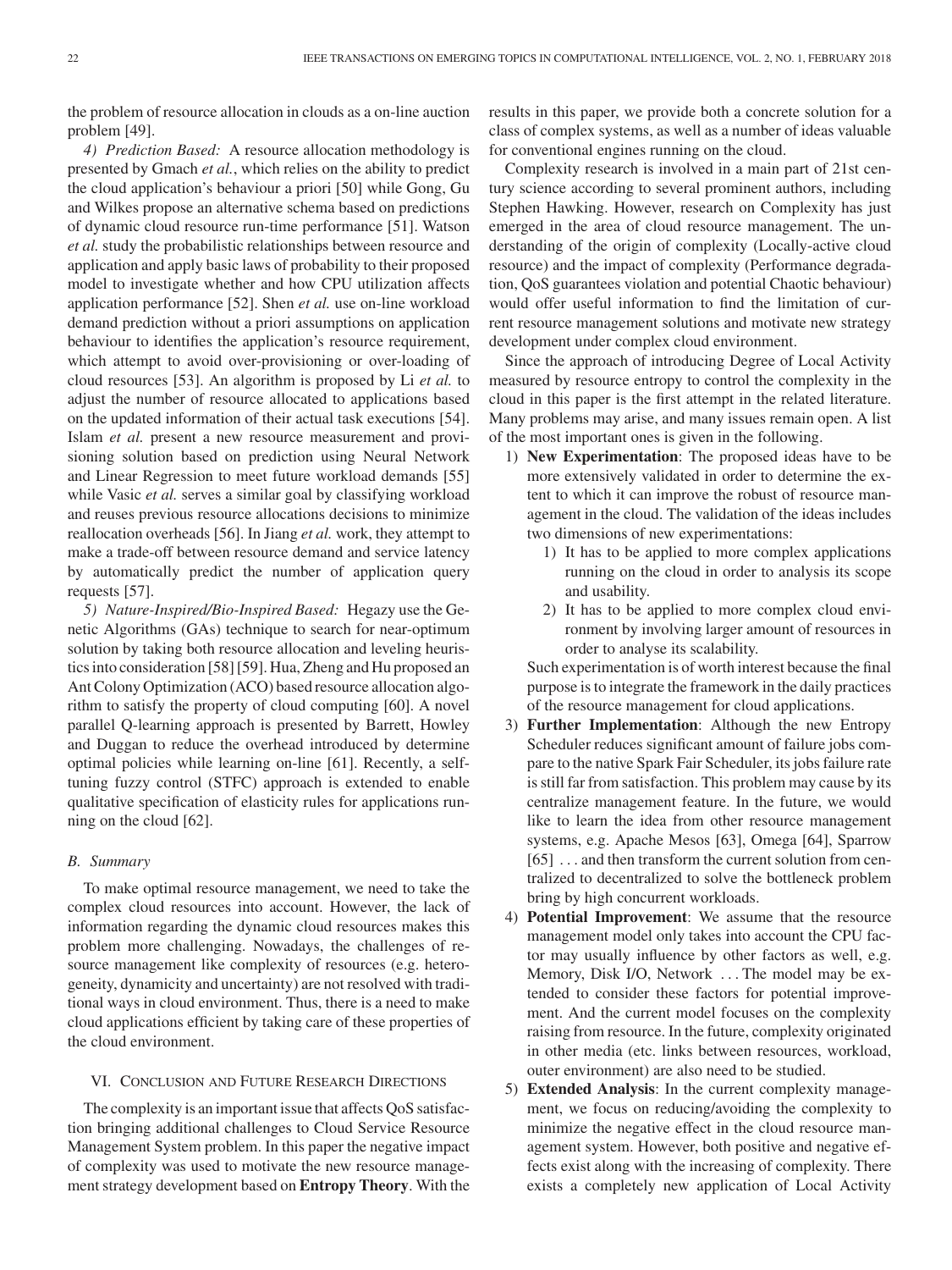Principle so-called Edge of Chaos where most complex phenomena merge. The region of Edge of Chaos can mathematically rigorously be proven and confirmed with other applications in reality, which worth of extended analysis to draw on the advantages and avoid disadvantage of increasing complexity.

6) **Cross-Disciplinary Research**: Since the concept of Entropy Theory and Local Activity Principle are really fundamental in science. The concept of "Degree of Local Activity measured by Entropy" introduced in this paper may inspire future applications in other domains of computer science. For example, in intrusion detention system, Degree of Local Activity can be identified as the behaviour pattern of a user and the emerging complexity pattern generated by those locally active users may be detected as instruction. Such idea can be easily extended to other disciplinary as well, such as Weather Prediction, Road Traffic Scheduling, Calling Centre Routing. We believed our work is a step toward many fruitful research topics in the future.

#### **REFERENCES**

- [1] M. Baranger, "Chaos, complexity, and entropy," New England Complex Systems Institute, Cambridge, MA, USA, 2000.
- [2] F. Isik, *Complexity in Supply Chains: A New Approach to Quantitative Measurement of the Supply-Chain-Complexity*. Rijeka, Croatia: InTech, 2011.
- [3] L. O. Chua, "Passivity and complexity," *IEEE Trans. Circuits Syst. I, Fundam. Theory Appl.*, vol. 46, no. 1, pp. 71–82, Jan. 1999.
- [4] L. O. Chua, "Local activity is the origin of complexity," *Int. J. Bifurcation Chaos*, vol. 15, no. 11, pp. 3435–3456, 2005.
- [5] H. Chen, F. Wang, M. Migliavacca, L. O. Chua, and N. Helian, "Complexity reduction: Local activity ranking by resource entropy for QoSaware cloud scheduling," in *Proc. IEEE Int. Conf. Serv. Comput.*, 2016, pp. 585–592.
- [6] L. O. Chua, *Memristor, Hodgkin-Huxley, and Edge of Chaos*. New York, NY, USA: Springer, 2014.
- [7] J. Xie, Y. Deng, G. Min, and Y. Zhou, "An incrementally scalable and costefficient interconnection structure for data centers," *IEEE Trans. Parallel Distrib. Syst.*, vol. 28, no. 6, pp. 1578–1592, Jun. 2017.
- [8] Y. Deng, "What is the future of disk drives, death or rebirth?," *ACM Comput. Surveys.*, vol. 43, no. 3, 2011, Art. no. 23.
- [9] A. Iosup, N. Yigitbasi, and D. Epema, "On the performance variability of production cloud services," in *Proc. 11th IEEE/ACM Int. Symp. Cluster*, *Cloud Grid Comput*, 2011, pp. 104–113.
- [10] J. Schad, J. Dittrich, and J.-A. Quiané-Ruiz, "Runtime measurements in the cloud: Observing, analyzing, and reducing variance," *Proc. VLDB Endowment*, vol. 3, no. 1/2, pp. 460–471, 2010.
- [11] W. Herroelen and R. Leus, "Project scheduling under uncertainty: Survey and research potentials," *Eur. J. Oper. Res.*, vol. 165, no. 2, pp. 289–306, 2005.
- [12] H. Chen, F. Wang, and N. Helian, "A cost-efficient and reliable resource allocation model based on cellular automaton entropy for cloud project scheduling," *System*, vol. 4, no. 4, pp. 7–14, 2013.
- [13] L. Boltzmann, "The second law of thermodynamics," in *Theoretical Physics and Philosophical Problems*. New York, NY, USA: Springer, 1974, pp. 13–32.
- [14] S. Christodoulou, G. Ellinas, and P. Aslani, "Entropy-based scheduling of resource-constrained construction projects," *Autom. Construction*, vol. 18, no. 7, pp. 919–928, 2009.
- [15] F. Hermenier, X. Lorca, J.-M. Menaud, G. Muller, and J. Lawall, "Entropy: A consolidation manager for clusters," in *Proc. ACM SIGPLAN/SIGOPS Int. Conf. Virtual Execution Environ.*, 2009, pp. 41–50.
- [16] H.-S. Gan and A. Wirth, "Comparing deterministic, robust and online scheduling using entropy," *Int. J. Prod. Res.*, vol. 43, no. 10, pp. 2113–2134, 2005.
- [17] J. Liu, H. Tu, H. Zhang, F. Xia, and D. Yu, "Research on measurement entropy-based of equipment management complexity and its application in production planning," in *Intelligent Robotics and Applications*. New York, NY, USA: Springer, 2008, pp. 604–611.
- [18] C. G. Langton, "Computation at the edge of chaos: Phase transitions and emergent computation," *Phys. D, Nonlinear Phenom.*, vol. 42, no. 1, pp. 12–37, 1990.
- [19] R. A. Silverman and M. D. Friedman, *Mathematical Foundations of Information Theory*. New York, NY, USA: Dover, 1957, vol. 434.
- [20] J. Dean and S. Ghemawat, "Mapreduce: Simplified data processing on large clusters," *Commun. ACM*, vol. 51, no. 1, pp. 107–113, 2008.
- [21] A. Thusoo *et al.*, "Hive: A warehousing solution over a map-reduce framework," *Proc. VLDB Endowment*, vol. 2, no. 2, pp. 1626–1629, 2009.
- [22] M. Kornacker et al., "Impala: A modern, open-source SQL engine for Hadoop," in presented at the 7th Biennial Conf. Innov. Data Syst. Res., Asilomar, CA, USA, Jan. 4–7, 2015.
- [23] S. Melnik *et al.*, "Dremel: Interactive analysis of web-scale datasets," *Proc. VLDB Endowment*, vol. 3, no. 1/2, pp. 330–339, 2010.
- [24] M. Zaharia, M. Chowdhury, M. J. Franklin, S. Shenker, and I. Stoica, "Spark: Cluster computing with working sets," *HotCloud*, vol. 10, pp. 10–10, 2010.
- [25] D. Xu, D. Wu, X. Xu, L. Zhu, and L. Bass, "Making real time data analytics available as a service," in *Proc. 11th Int. ACM SIGSOFT Conf. Qual. Softw. Archit.*, 2015, pp. 73–82.
- [26] M. Zaharia, "Job scheduling with the fair and capacity schedulers," in *Proc. Hadoop Summit*, 2009, vol. 9.
- [27] H. Chen and F. Z. Wang, "Spark on entropy: A reliable & efficient scheduler for low-latency parallel jobs in heterogeneous cloud," in *Proc. IEEE 40th Local Comput. Netw. Conf. Workshops*, 2015, pp. 708–713.
- [28] M. Isard, V. Prabhakaran, J. Currey, U. Wieder, K. Talwar, and A. Goldberg, "Quincy: Fair scheduling for distributed computing clusters," in *Proc. ACM SIGOPS 22nd Symp. Oper. Syst. Princ.*, 2009, pp. 261–276.
- [29] M. Stillwell, D. Schanzenbach, F. Vivien, and H. Casanova, "Resource allocation algorithms for virtualized service hosting platforms," *J. Parallel Distrib. Comput.*, vol. 70, no. 9, pp. 962–974, 2010.
- [30] E.-K. Byun, Y.-S. Kee, J.-S. Kim, and S. Maeng, "Cost optimized provisioning of elastic resources for application workflows," *Future Gener. Comput. Syst.*, vol. 27, no. 8, pp. 1011–1026, 2011.
- [31] U. Sharma, P. Shenoy, S. Sahu, and A. Shaikh, "A cost-aware elasticity provisioning system for the cloud," in *Proc. 31st Int. Conf. Distrib. Comput. Syst.*, 2011, pp. 559–570.
- [32] E. Hwang and K. H. Kim, "Minimizing cost of virtual machines for deadline-constrained mapreduce applications in the cloud," in *Proc. ACM/IEEE 13th Int. Conf. Grid Comput.*, 2012, pp. 130–138.
- [33] R. Han, L. Guo, M. M. Ghanem, and Y. Guo, "Lightweight resource scaling for cloud applications," in *Proc. 12th IEEE/ACM Int. Symp. Cluster, Cloud Grid Comput.*, 2012, pp. 644–651.
- [34] M. Mao and M. Humphrey, "Auto-scaling to minimize cost and meet application deadlines in cloud workflows," in *Proc. Int. Conf. High Perform. Comput. Netw. Storage Anal.*, 2011, Art. no. 49.
- [35] C. Vecchiola, R. N. Calheiros, D. Karunamoorthy, and R. Buyya, "Deadline-driven provisioning of resources for scientific applications in hybrid clouds with Aneka," *Future Gener. Comput. Syst.*, vol. 28, no. 1, pp. 58–65, 2012.
- [36] M. Malawski, G. Juve, E. Deelman, and J. Nabrzyski, "Cost-and deadlineconstrained provisioning for scientific workflow ensembles in IaaS clouds," in *Proc. Int. Conf. High Perform. Comput. Netw. Storage Anal.*, 2012, Art. no. 22.
- [37] Y. Gao, Y. Wang, S. K. Gupta, and M. Pedram, "An energy and deadline aware resource provisioning, scheduling and optimization framework for cloud systems," in *Proc. 9th IEEE/ACM/IFIP Int. Conf. Hardware/Softw. Codesign Syst. Synthesis*, 2013, Art. no. 31.
- [38] H. Yang, A. Breslow, J. Mars, and L. Tang, "Bubble-flux: Precise online QoS management for increased utilization in warehouse scale computers," *ACM SIGARCH Comput. Archit. News*, vol. 41, no. 3, pp. 607–618, 2013.
- [39] R. Han, M. M. Ghanem, L. Guo, Y. Guo, and M. Osmond, "Enabling cost-aware and adaptive elasticity of multi-tier cloud applications," *Future Gener. Comput. Syst.*, vol. 32, pp. 82–98, 2014.
- [40] S. Singh and I. Chana, "Q-aware: Quality of service based cloud resource provisioning," *Comput. Elect. Eng*, vol. 47, pp. 138–160, 2015.
- [41] M. Stillwell, F. Vivien, and H. Casanova, "Virtual machine resource allocation for service hosting on heterogeneous distributed platforms," in *Proc. IEEE 26th Int. Parallel Distrib. Process. Symp.*, 2012, pp. 786–797.